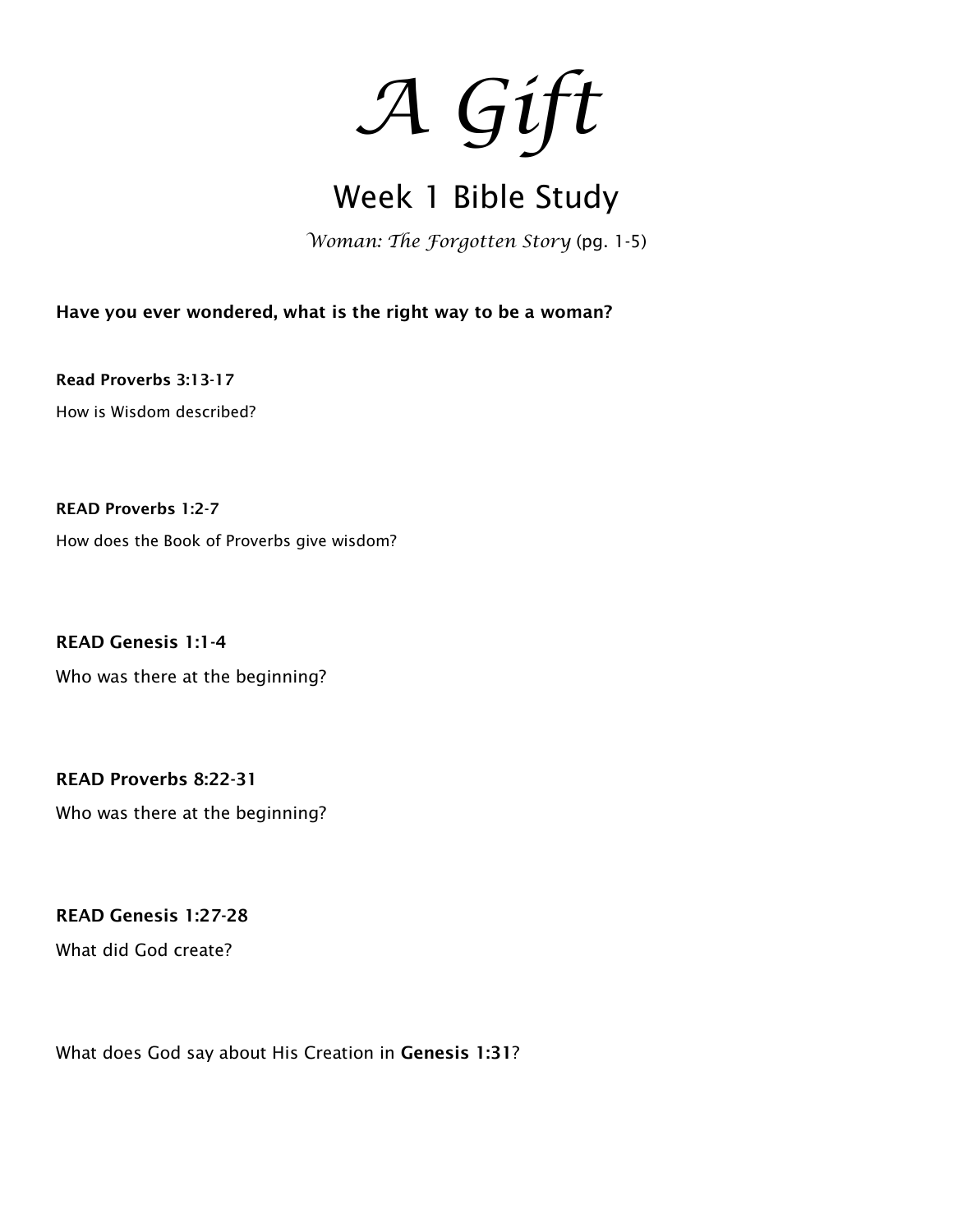# *Dust to Named*

### Week 2 Bible Study

*Woman: The Forgotten Story* (pg. 7-23)

What gifts were given to man and woman together?

Genesis 2: 5-17 How was man created? What were his gifts?

Genesis 1: 24-28

Genesis 2:18-25 How was woman created? What were her gifts?

Genesis 3:1-6 What did the serpent attack?

Genesis 3:7-13 Were there consequences for this?

Genesis 3:14-19 Describe the changed reality for … Serpent: Woman:

Man:

Genesis 3:20-21 What is woman's new name?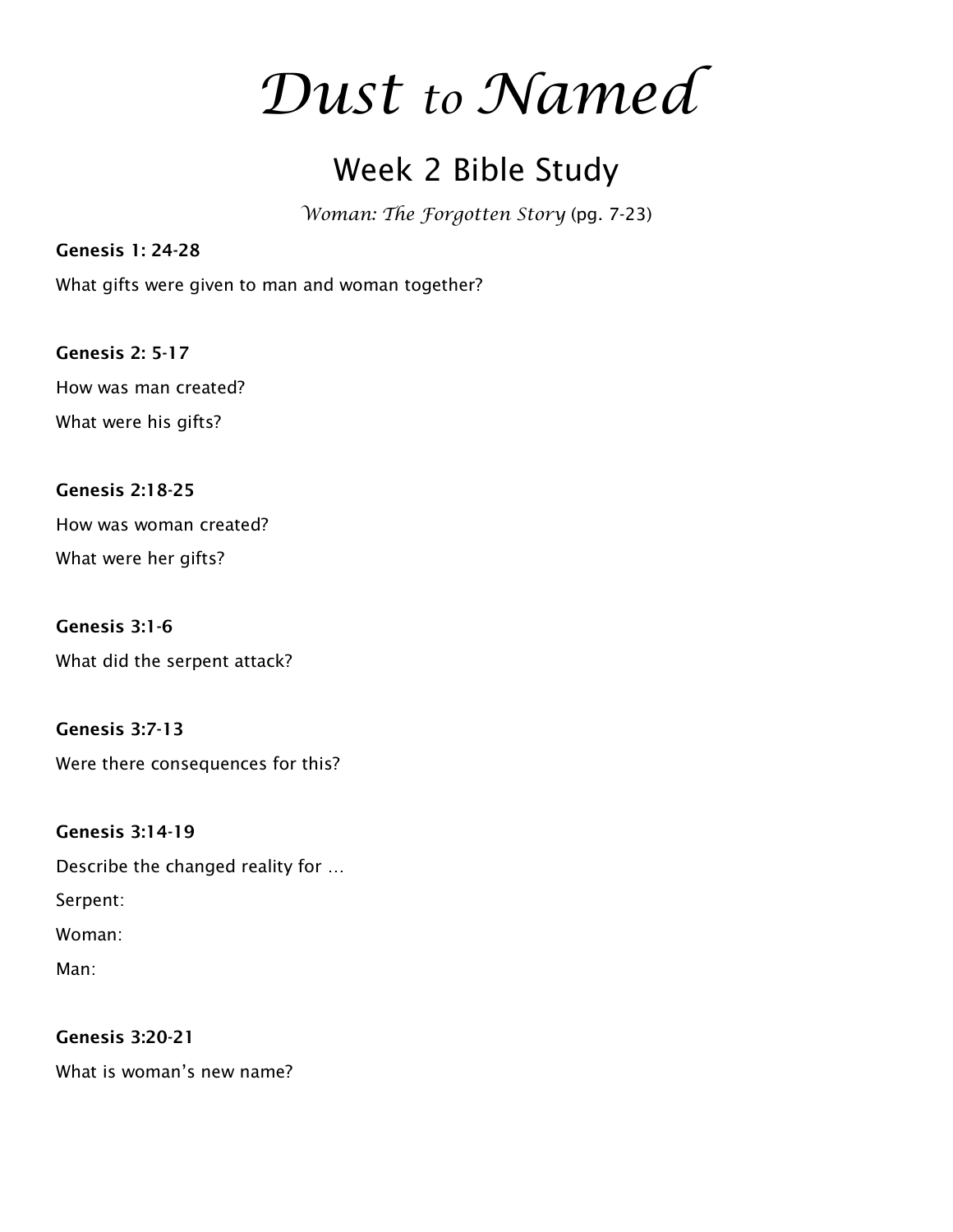

# Week 3 Bible Study

*Woman: The Forgotten Story* (pg. 25-34)

Where do we find wisdom?

READ Proverb 7:6-9 Describe the boy.

READ Proverbs 7:10-20 Describe the woman.

READ Proverbs 7:21-23 What happens between the woman and the boy?

READ Proverbs 6:32-35 What is the response of the jealous husband?

### Describe the metaphor in:

- Ezekiel 16:30-35…
- 1 Corinthians 6:9-20..

Who are you before a righteous and holy God?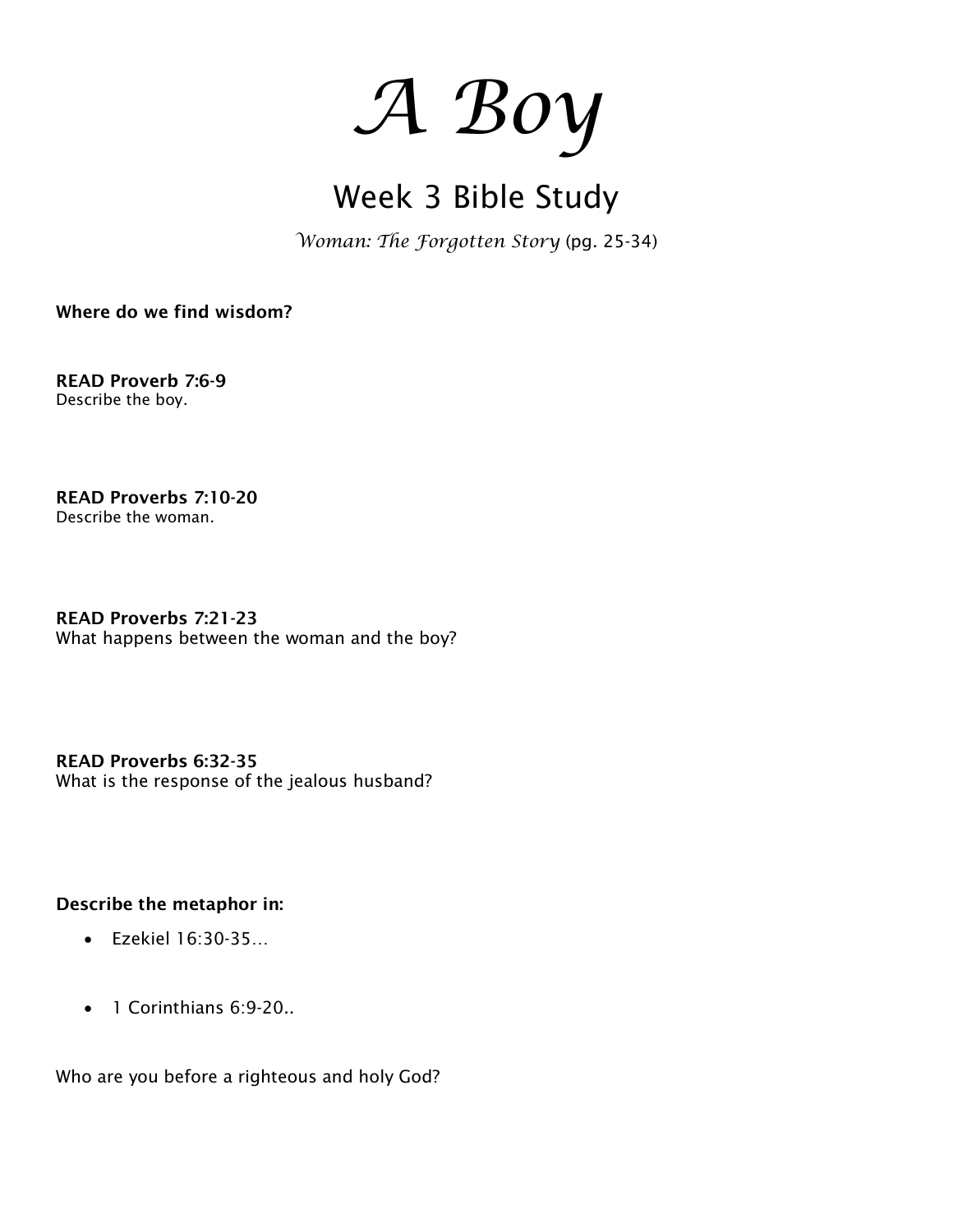### Describe the "boy" in Matthew 27:

- 28-31…
- 43-46…
- 50-54…

### READ

- Romans 5:8-11
- Romans 7:24-27

Who is the "boy" in our story?

READ Proverbs 7:24-27

What is the call from Wisdom?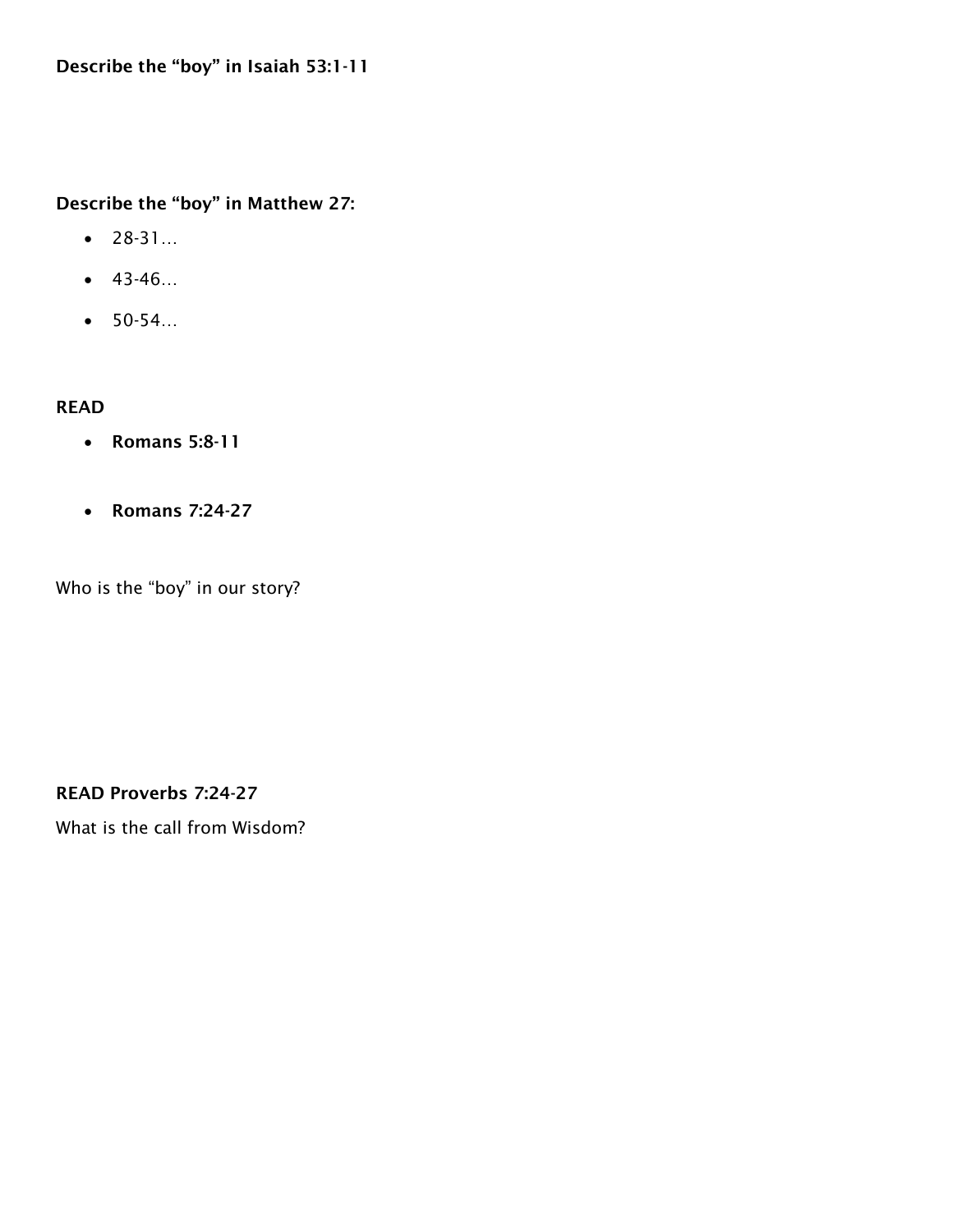*Truth and Freedom*

### Week 4 Bible Study

*Woman: The Forgotten Story* (pg. 35-50)

**Can you think of a time when personal experience taught you something?**

**READ Proverbs 3:13-20**

What are the benefits of Wisdom?

Where is this wisdom found?

**READ Proverbs 8:22-31**

What did Wisdom do?

**READ John 1: 1-5**

Who was in the beginning?

**READ John1: 9-14**

How was this light/wisdom received by the world?

What are the challenges to listening to this Wisdom?

**READ Romans 1:16-20**

Where is righteousness of God revealed?

Where is the wrath of God revealed?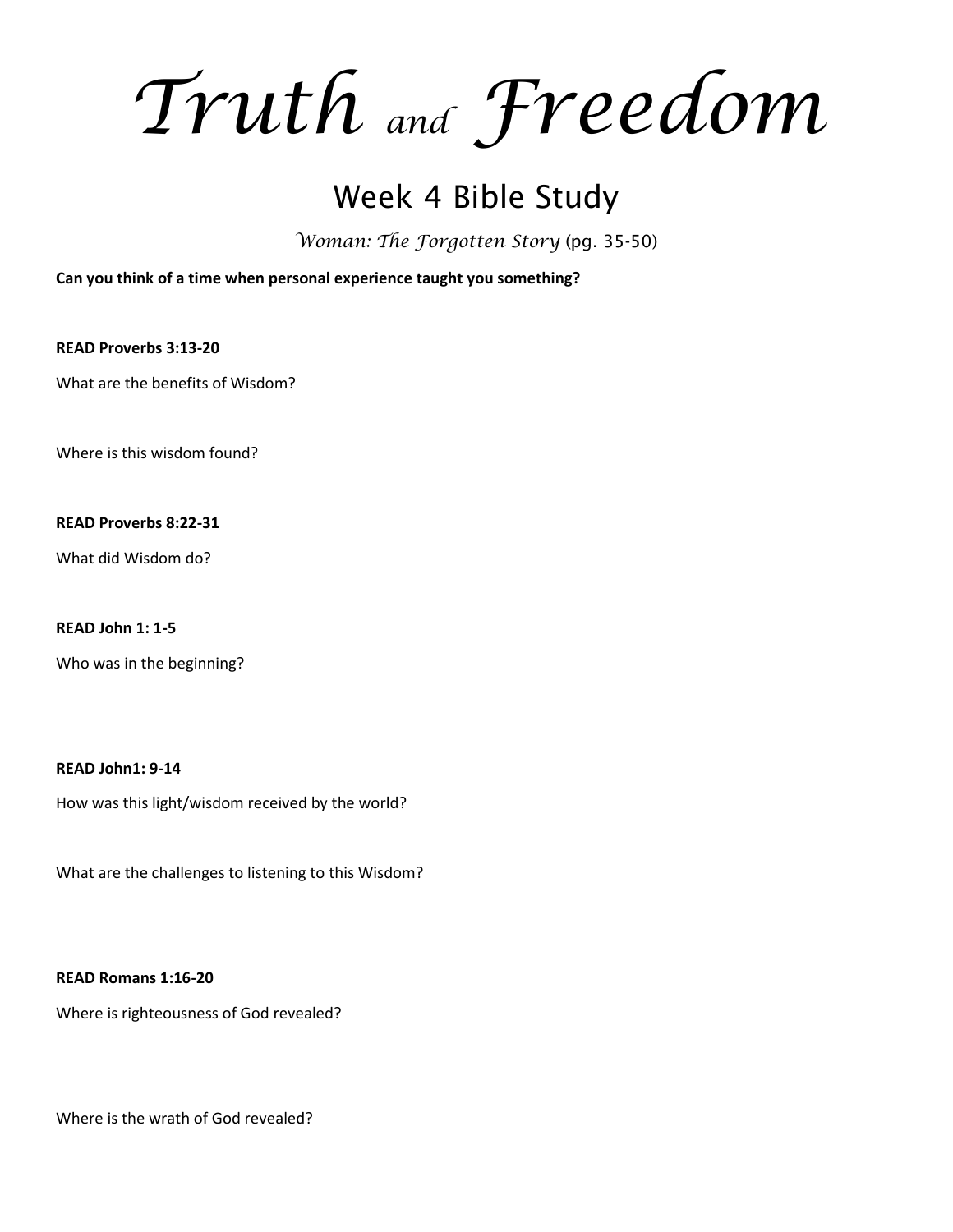#### **READ Romans 1: 21-22**

What is the problem?

### **READ Romans 1: 23-28**

What did the wisdom of the world/ personal truth look like?

What is the judgement of God?

Can you choose any other path?

#### **READ Romans 3:9-12, 21-23**

Are you free to choose good or evil?

**READ Romans 5:6-9, 8:1-2**

What kind of freedom do you have?

**READ Galatians 3:23-28**

What kind of freedom do you have?

Who are you free to be?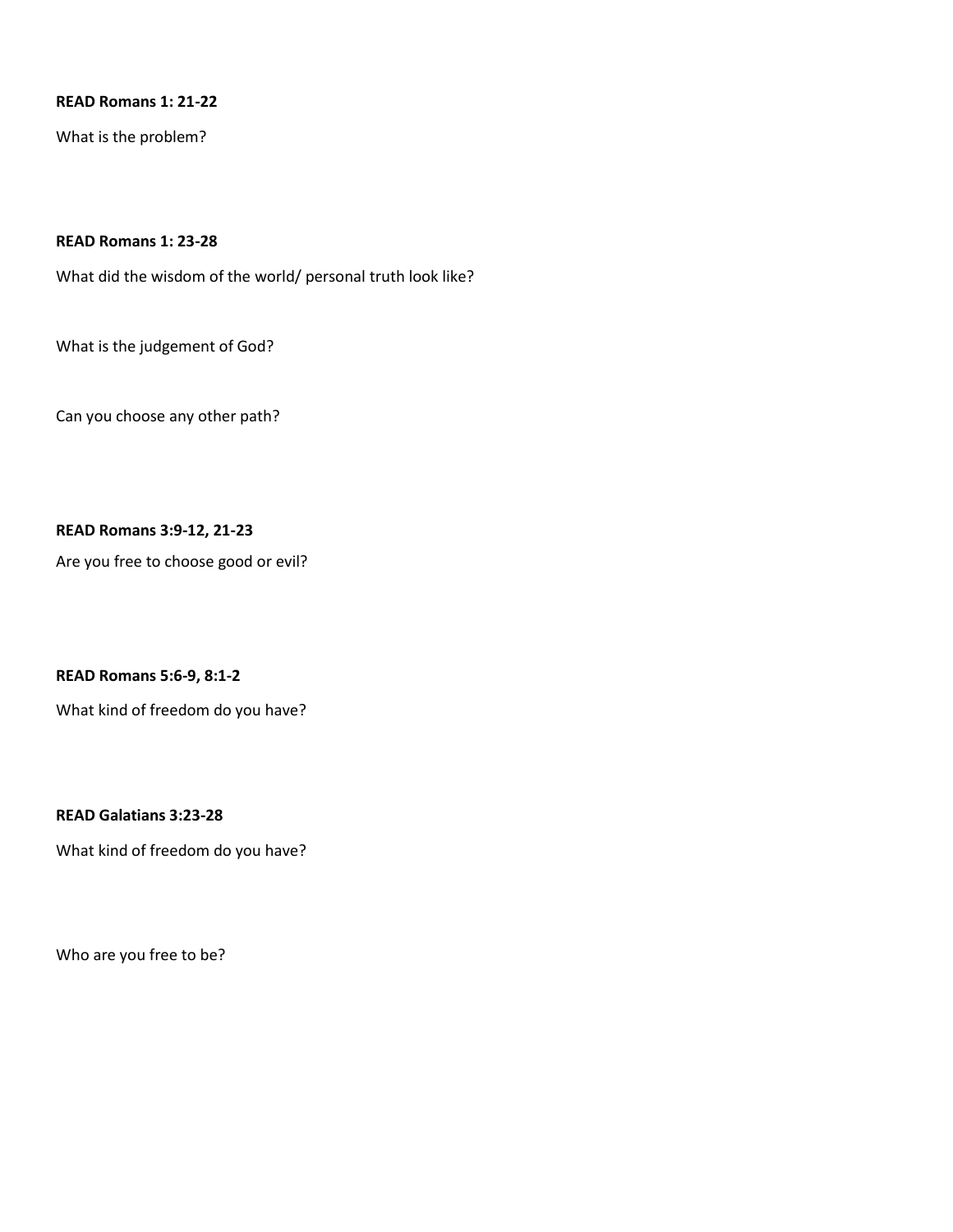

### Week 5 Bible Study

*Woman: The Forgotten Story* (pg. 51-57)

**Explain your Freedom in Christ.**

**READ Ephesians 4:1-6**  Who are you?

**READ Ephesians 5:1-2**  How do we imitate God?

**READ Ephesians 5:15-17**  How do you walk?

**READ Ephesians 5:20-21**  What does wisdom do?

**Describe Jesus:**

- **John 1:9-14**
- **Matthew 3:13-17**
- **Matthew 26:36-42**

**READ 1 Corinthians 1:20-31**

What is the wisdom of God compared to the wisdom of the world?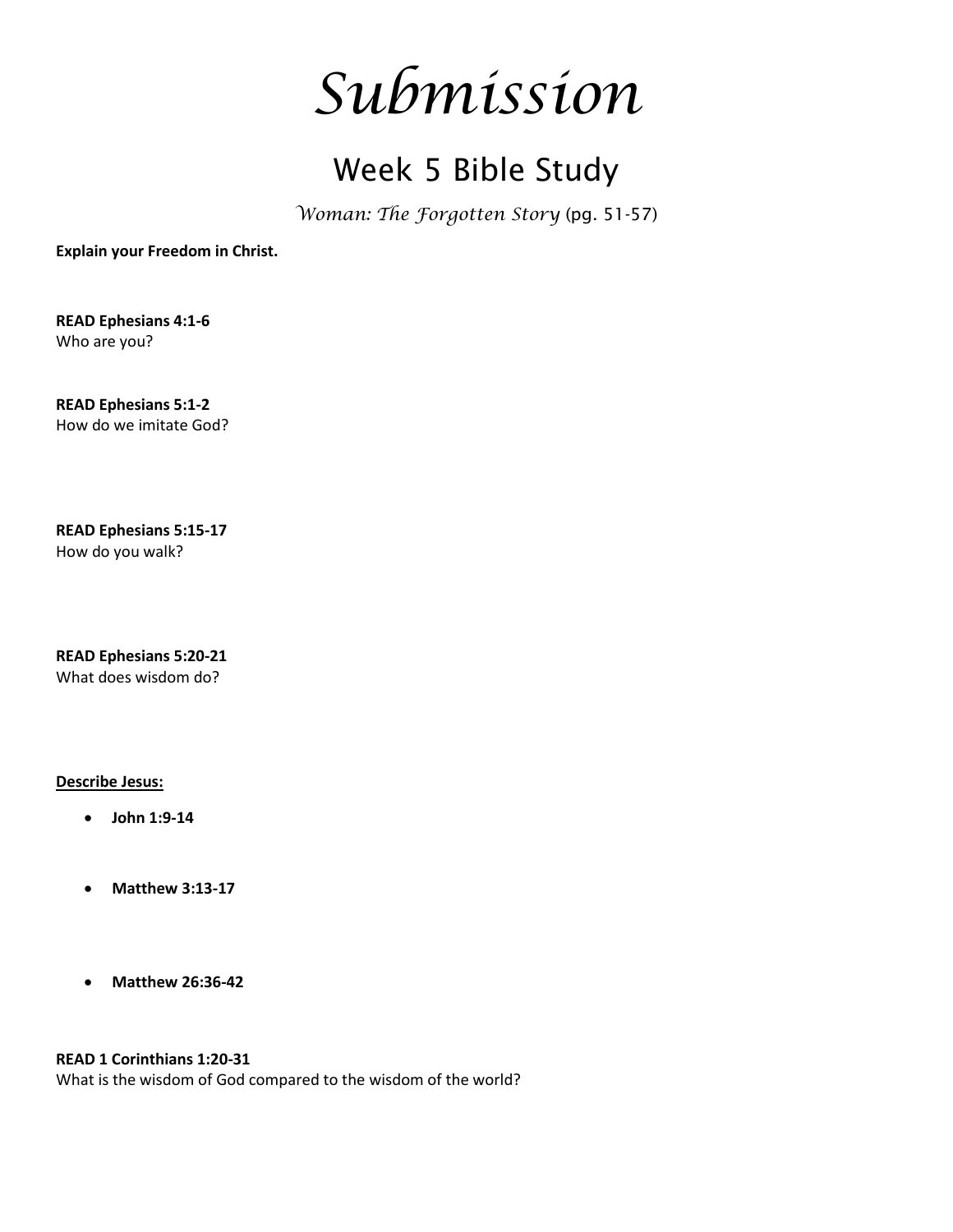**READ Ephesians 5:22-24** What is the good order?

**READ Ephesians 5:25-27** How does Christ love?

**READ Ephesians 5:28-30** What is the good order?

**READ Ephesians 5:31-32** What are we really talking about here?

**READ Ephesians 5:33** How can this physical gift from God remind you of your hidden reality?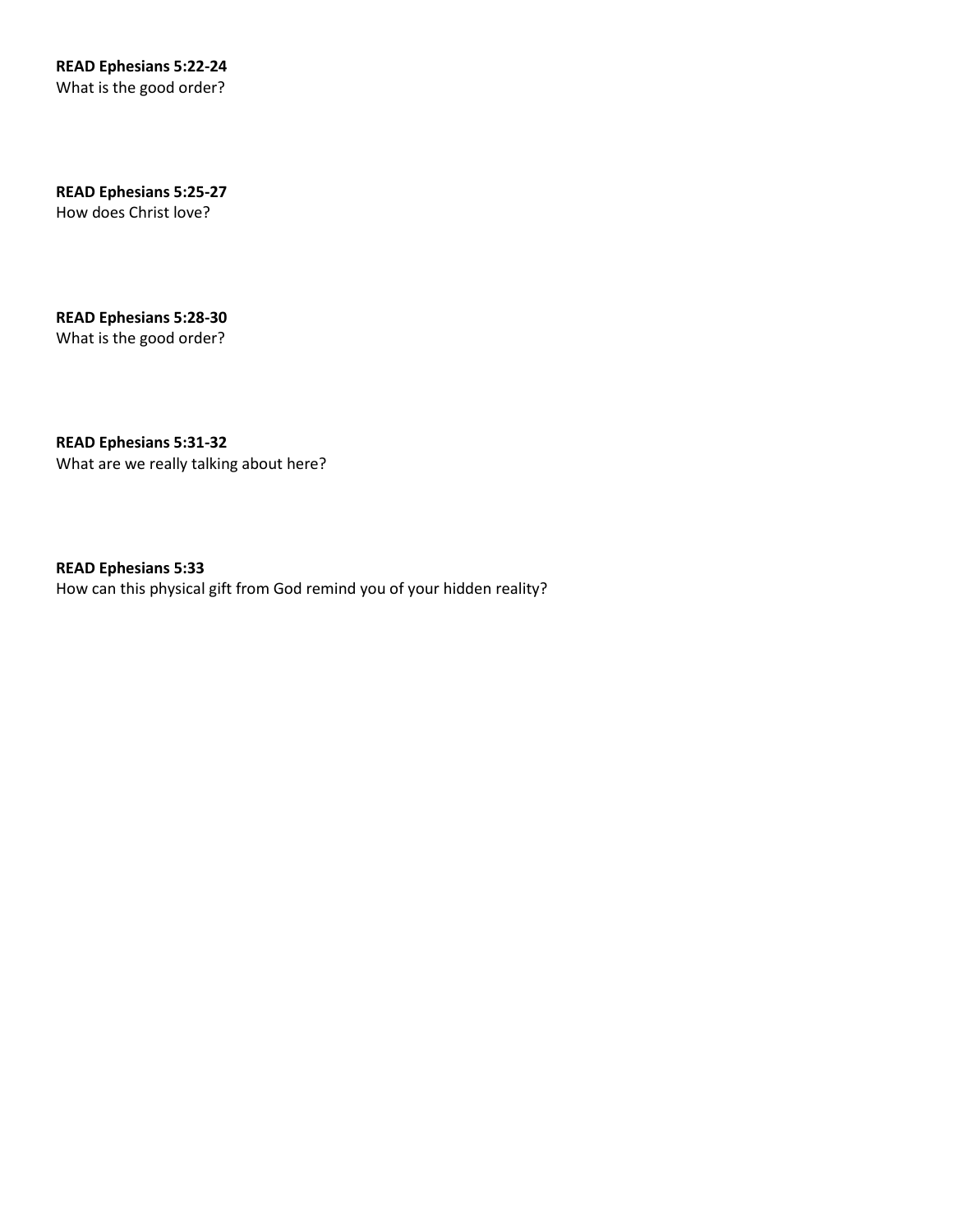*Silence*

### Week 6 Bible Study

*Woman: The Forgotten Story* (pg. 59-71)

**READ 1Corinthians 12:4-6** What is different in every person?

**READ 1Corinthians 12:12-14** How does Paul illustrate the difference?

**READ 1Corinthians 12:27-31** What gifts do people bring to the body of Christ?

**READ 1Corinthians Co 13:1-3** What is the most excellent gift in the body of Christ?

**READ 1Corinthians 13:4-8** What is love?

**READ 1Corinthians 14:2-13** How can this good gift of speaking be both useless and encouraging?

**READ 1Corinthians 14:26-28** What is the example of silence that acts in love?

**READ 1Corinthians 14:33-35** What is the second example of silence that acts in love?

What comparing BOTH examples of love, what kind of speaking is shameful?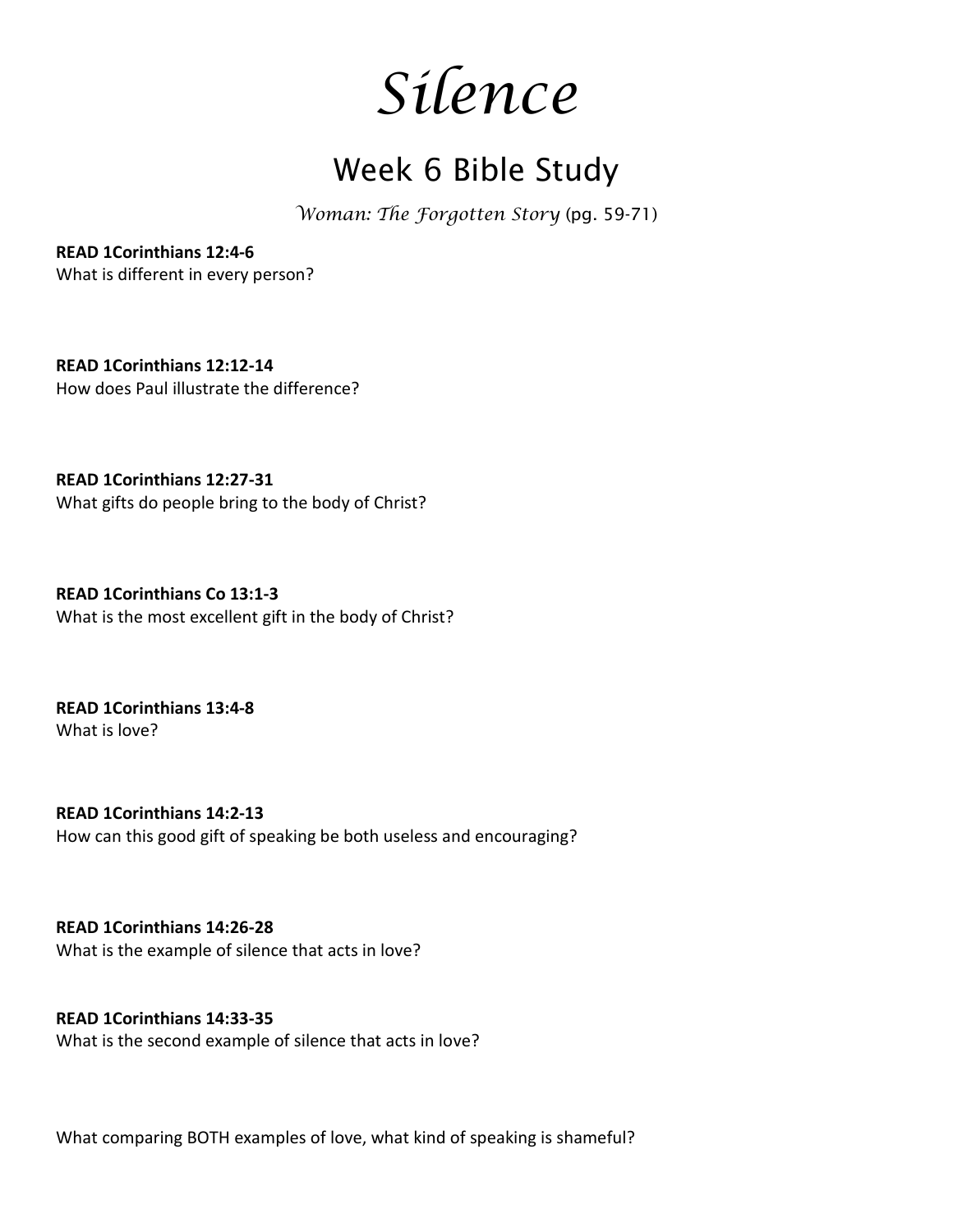### **READ 1Timothy 2:8-10**

What is the ideal picture of a gathering of believers?

**READ 1Timothy 2:11-12** How do women look in this setting?

**READ 1Timothy 2:13-14** What is the proof for this statement?

**READ 1Timothy 2:15** What is the hope for women?

What does your love look like?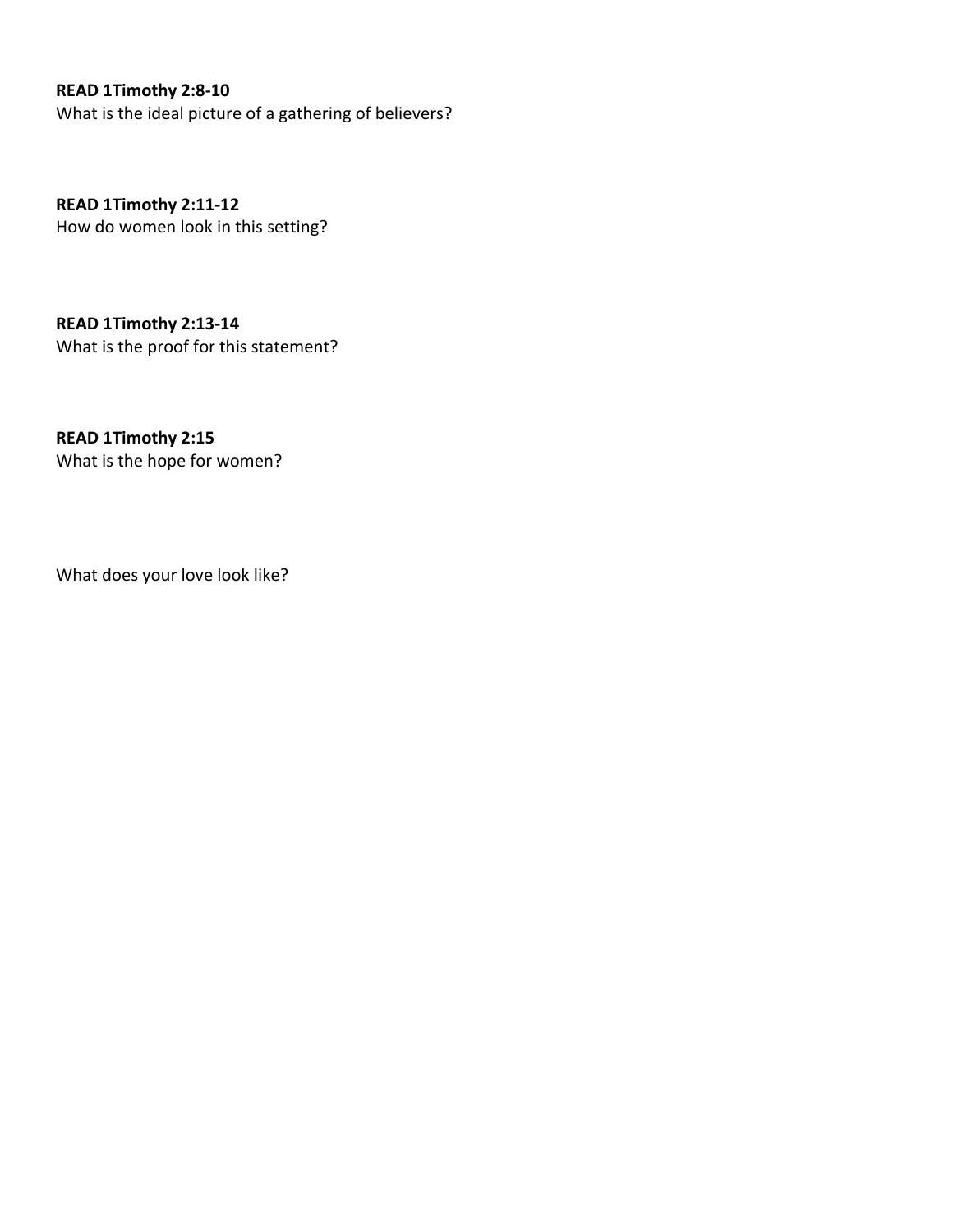*Headship*

### Week 7 Bible Study

*Woman: The Forgotten Story* (pg. 73-82)

What is a tradition? How can it be good? How can it be bad?

**READ 1 Corinthians 11:2**

How did the Corinthians keep traditions Paul had passed to them?

**READ 1 Corinthians 11:3**

What is the central truth Paul emphasizes?

### **READ 1 Corinthians 11:4-7**

What is dishonorable for the man? For the woman?

How does v.7 reflect the central truth in v.3?

#### **READ 1 Corinthians 11:8-10**

How does creation reflect this central truth?

#### **READ 1 Corinthians 11:11-12**

What does creation also teach about this relationship between man and woman?

#### **READ 1 Corinthians 11:13**

Based on Paul's reasoning, what do you think?

#### **READ 1 Corinthians 11:14-15**

How does even a general observation about men and women support this truth?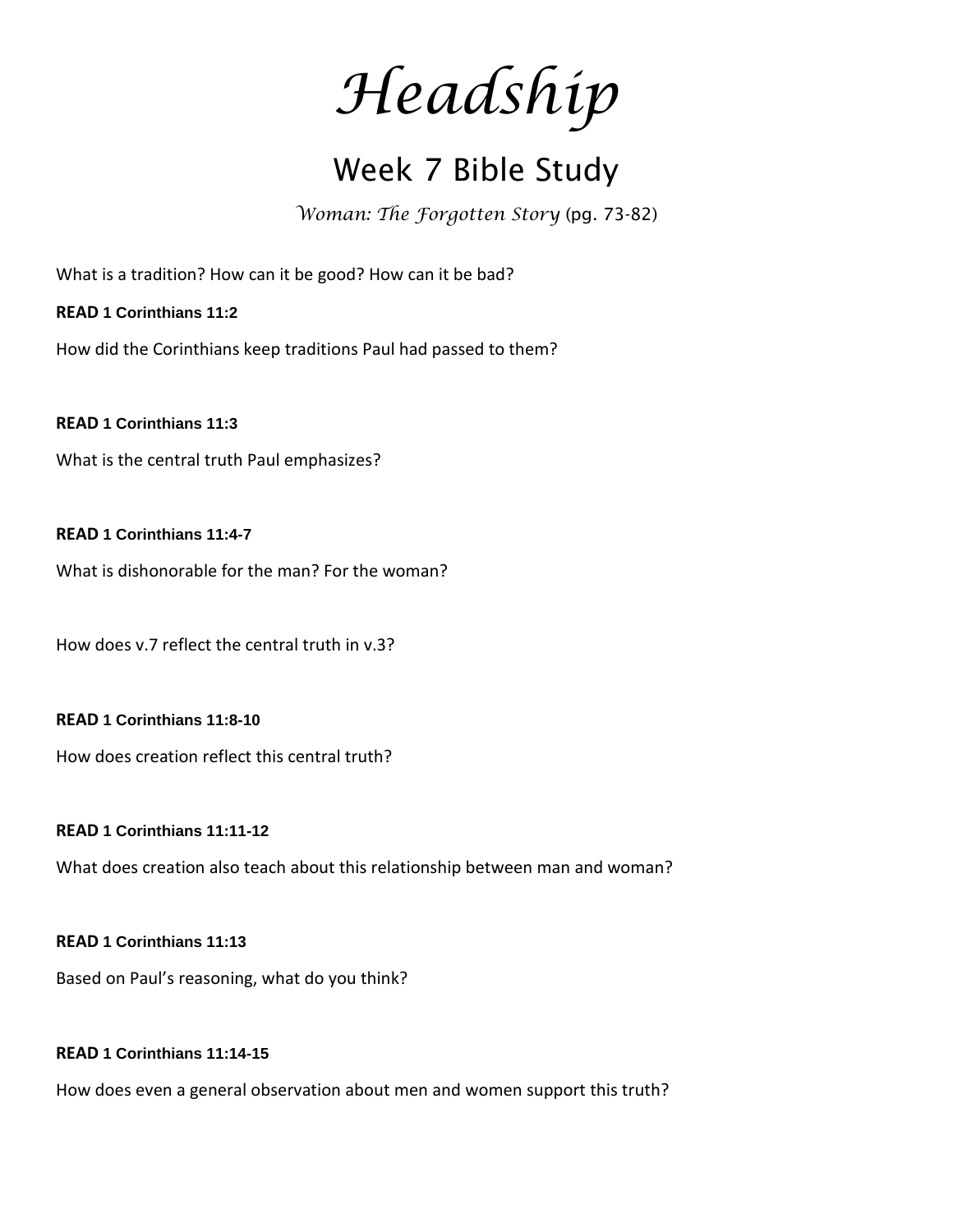### **READ 1 Corinthians 11:16**

What is the challenge in this verse?

What should our traditions reflect?

Do we need to cover our heads in worship?

Judge for yourself, what do you want to do?